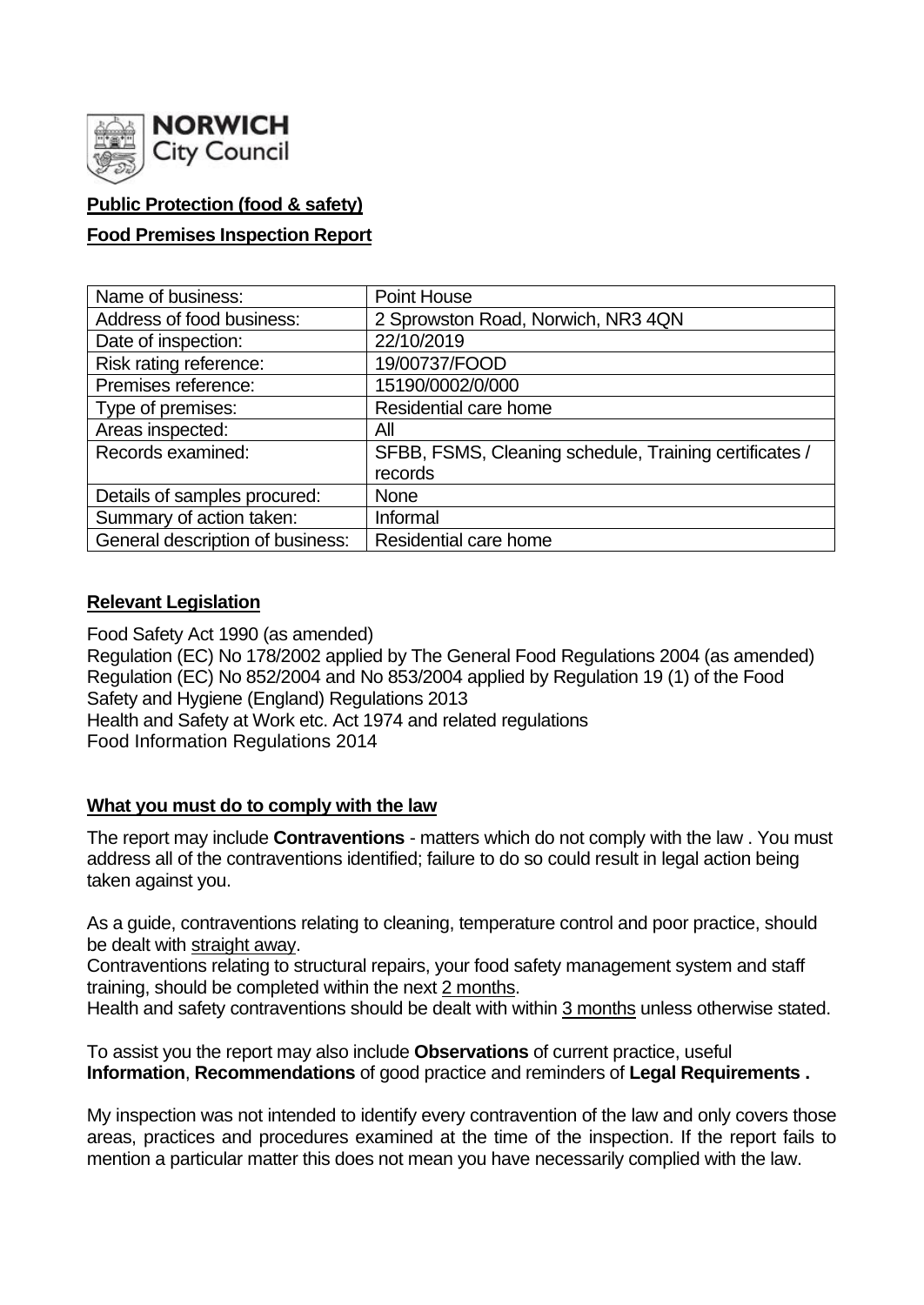# **FOOD SAFETY**

#### **How we calculate your Food Hygiene Rating:**

The food safety section has been divided into the three areas which you are scored against for the hygiene rating: 1. food hygiene and safety procedures, 2. structural requirements and 3. confidence in management/control procedures. Each section begins with a summary of what was observed and the score you have been given. Details of how these scores combine to produce your overall food hygiene rating are shown in the table.

| <b>Compliance Area</b>                     |          |    | <b>You Score</b> |   |           |    |           |    |          |  |
|--------------------------------------------|----------|----|------------------|---|-----------|----|-----------|----|----------|--|
| Food Hygiene and Safety                    |          |    |                  | 0 | 5         | 10 | 15        | 20 | 25       |  |
| <b>Structure and Cleaning</b>              |          |    | 0                | 5 | 10        | 15 | 20        | 25 |          |  |
| Confidence in management & control systems |          |    | 0                | 5 | 10        | 15 | 20        | 30 |          |  |
|                                            |          |    |                  |   |           |    |           |    |          |  |
| <b>Your Total score</b>                    | $0 - 15$ | 20 | $25 - 30$        |   | $35 - 40$ |    | $45 - 50$ |    | > 50     |  |
| <b>Your Worst score</b>                    | 5        | 10 | 10               |   | 15        |    | 20        |    |          |  |
|                                            |          |    |                  |   |           |    |           |    |          |  |
| <b>Your Rating is</b>                      | 5        | 4  |                  | 3 | 2         |    |           |    | $\Omega$ |  |

Your Food Hygiene Rating is 5 - a very good standard



## **1. Food Hygiene and Safety**

Food hygiene standards are high. You demonstrated a very good standard of compliance with legal requirements. You have safe food handling practices and procedures and all the necessary control measures to prevent cross-contamination are in place. Some minor contraventions require your attention. **(Score 5)**

#### Contamination risks

**Observation** I was pleased to see you were able to demonstrate effective controls to prevent cross-contamination.

#### Hand-washing

**Contravention** The following indicated that hand-washing was not suitably managed:

• hot water supply was slow to the dedicated wash hand basin

#### Personal Hygiene

**Observation** I was pleased to see that standards of personal hygiene were high.

#### Temperature Control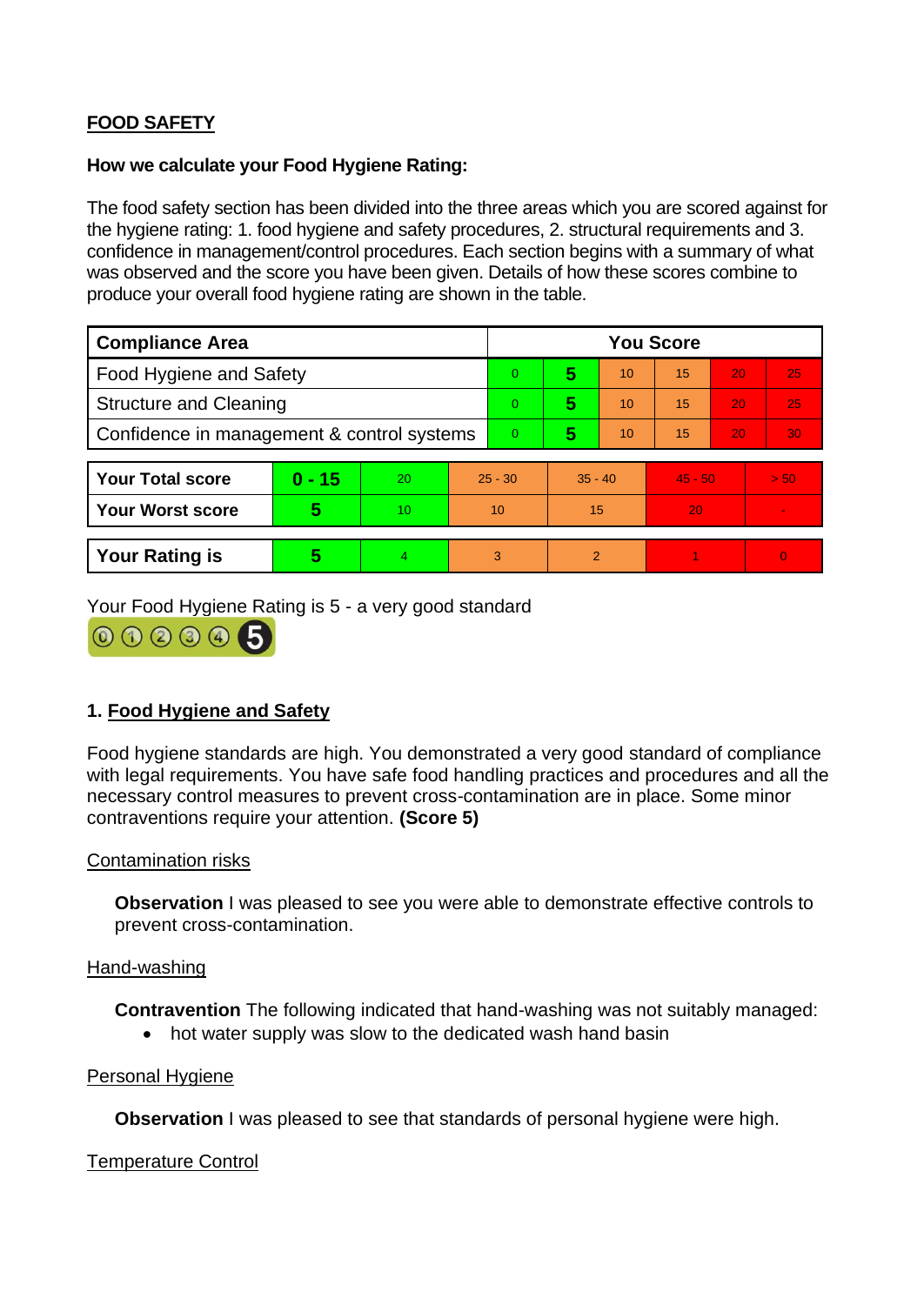**Observation** I was pleased to see you were able to limit bacterial growth and/or survival by applying appropriate temperature controls at points critical to food safety and that you were monitoring temperatures.

## **2. Structure and Cleaning**

The structure facilities and standard of cleaning and maintenance are all of a good standard and only minor repairs and/or improvements are required. Pest control and waste disposal provisions are adequate. The minor contraventions require your attention. **(Score 5)**

### Cleaning of Structure

**Observation** The kitchen had been generally well maintained and the standard of cleaning was very good.

### **Maintenance**

**Contravention** The following had not been suitably maintained and must be repaired or replaced:

- damage to base of wall plasterwork in lobby to dry store
- loose handle to upright fridge

### **3. Confidence in Management**

A food safety management system is in place and you demonstrate a very good standard of compliance with the law. Food hazards are understood properly controlled managed and reviewed. Your records are appropriate and generally maintained. Your staff are suitably supervised and trained. You have a good track record. There are some minor contraventions which require your attention. **(Score 5)**

#### Type of Food Safety Management System Required

**Observation** Your SFBB/food safety management system was in place and working well. I was confident you had effective control over hazards to food.

**Observation** You were date labelling perishable foods appropriately and could demonstrate effective control over food spoilage organisms.

**Observation** You had colour-coded equipment and effective separation between raw and ready-to-eat food at all stages in your operation.

**Observation** You were monitoring (and recording) the temperatures of your fridges and freezers well as the temperature of cooked/hot-held food and could demonstrate effective systems for controlling bacterial growth and survival.

#### Proving Your Arrangements are Working Well